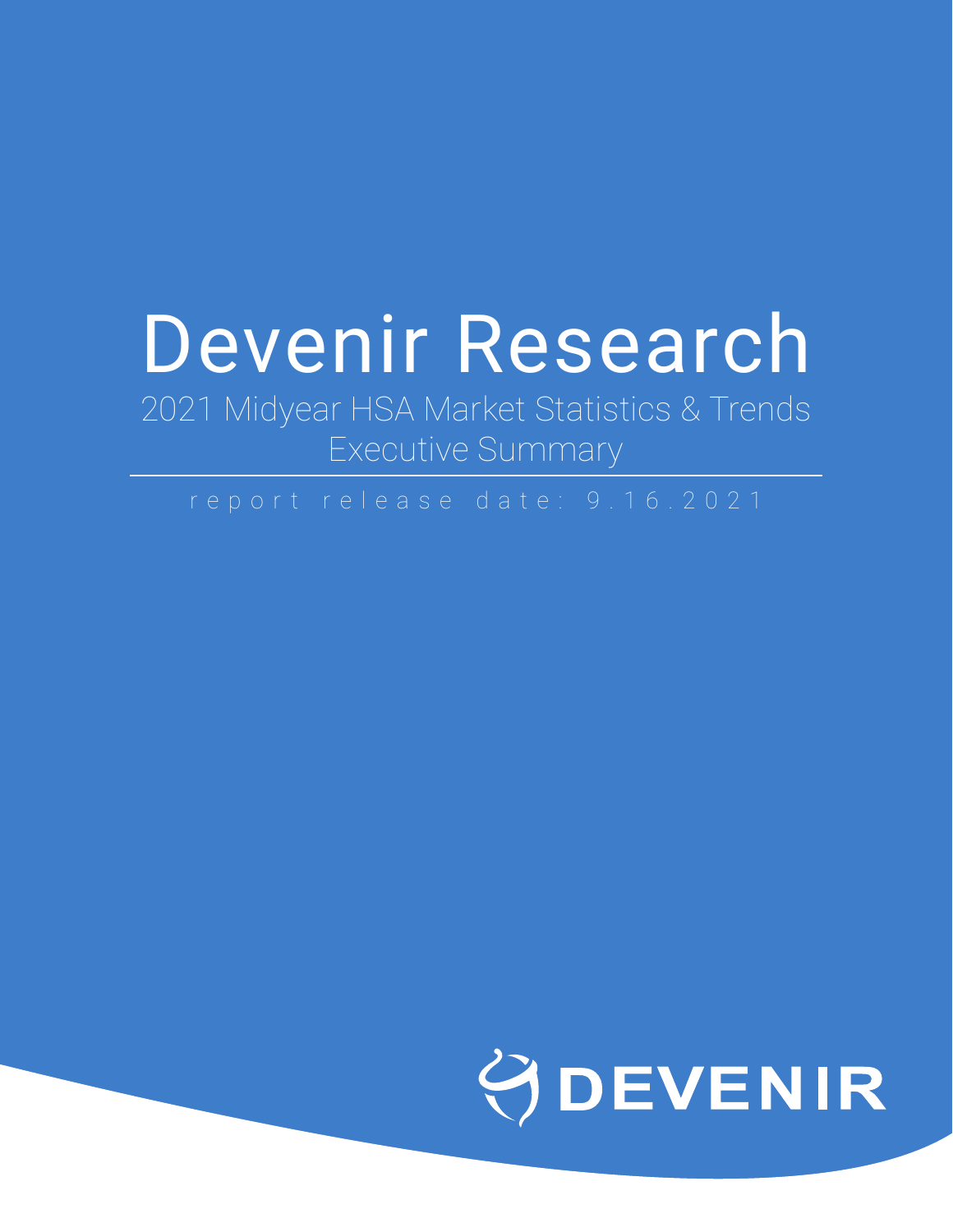# **Table of Contents**

# **Report Methodology**

The majority of this report was derived from the 2021 Midyear Devenir HSA Market Survey. This survey was conducted to shed light on the rapidly growing and evolving health savings account market. The survey was carried out primarily in July 2021, and largely consisted of top 100 providers in the health savings account market. All data was requested for the period ending on June 30th, 2021.

All estimates and projections reflect the current environment surrounding health savings accounts and do not contemplate any future regulatory changes to the market. Certain data points from the survey were omitted from this report due to inconclusive data or an incomplete sample set. All statistics are produced using the best available data set, which may at times produce statistics which do not reconcile, both within this report and with previous reports.

Survey responses are self-reported by each HSA provider. When possible Devenir attempts to verify responses through a variety of channels, including but not limited to, press releases, annual reports, prior research, and FDIC filings.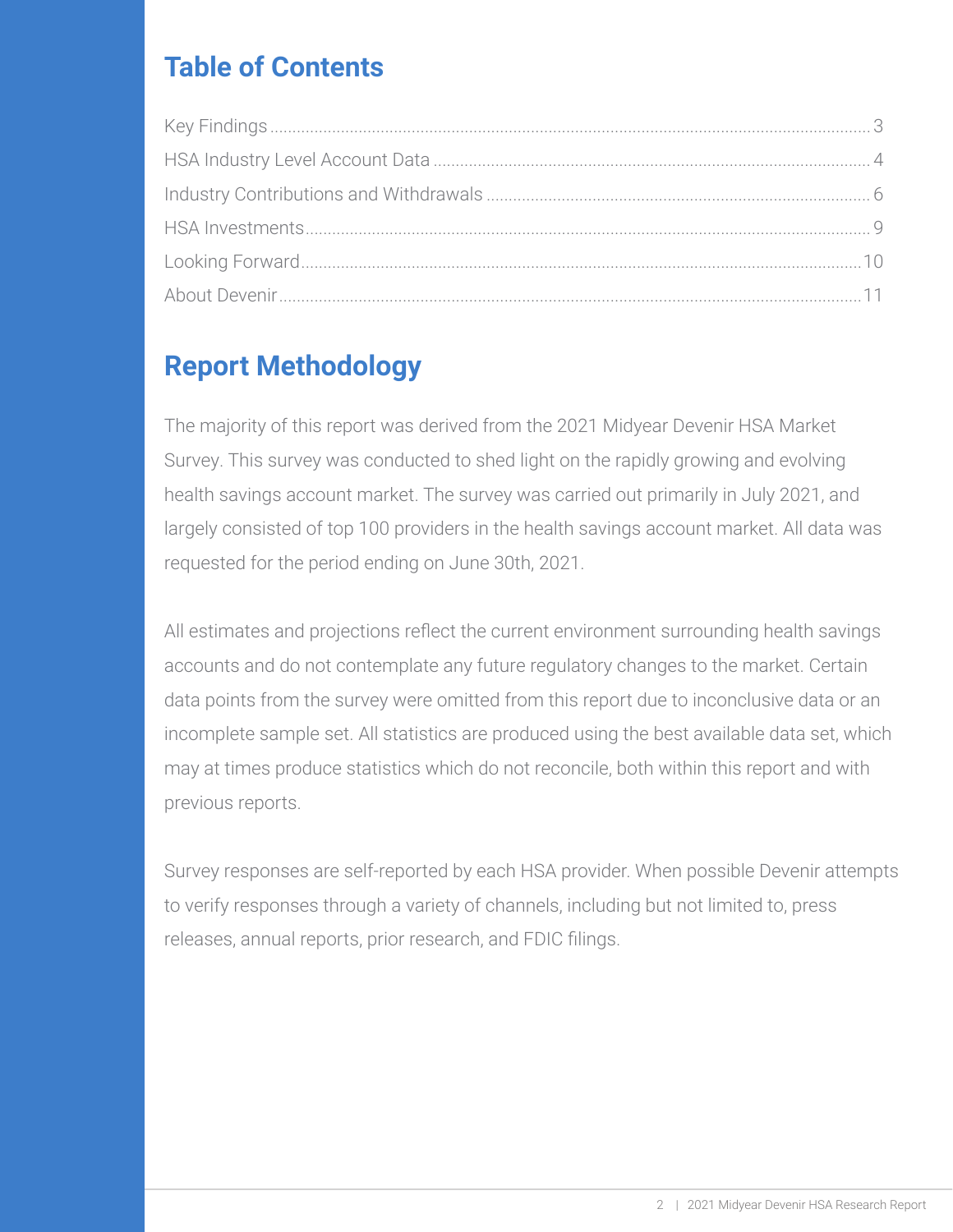# <span id="page-2-0"></span>**Key Findings**

Strong HSA asset growth. Led by strong investment growth, health savings accounts grew to \$92.9 billion in assets held in over 31 million accounts, a year-over-year increase of 26% for assets and 6% for health savings accounts for the period ended June 30th, 2021.

#### HSA investment asset growth doesn't slow down.

Fueled by continued strong market gains, HSA investment assets soared to an estimated \$30.4 billion at the end of June, up 73% year-over-year. On average, investment account holders hold a \$17,954 total balance (deposits and investments combined).

#### Interest in HSA investing continues to grow.

There are now almost 2 million accounts that are investing a portion of their HSA dollars, representing over 6% of all accounts.

#### HSA contribution and withdrawal growth flat.

Account holders contributed almost \$24 billion to their accounts in the first half of 2021 (up 1% from the year prior) and withdrew \$16 billion from their accounts in the first half of 2021 (down 1% from year prior).

**\$131.2**

**\$113.4**



Source: Estimates derived from 2021 Midyear Devenir HSA Market Survey, press releases, previous market research, and market growth rates.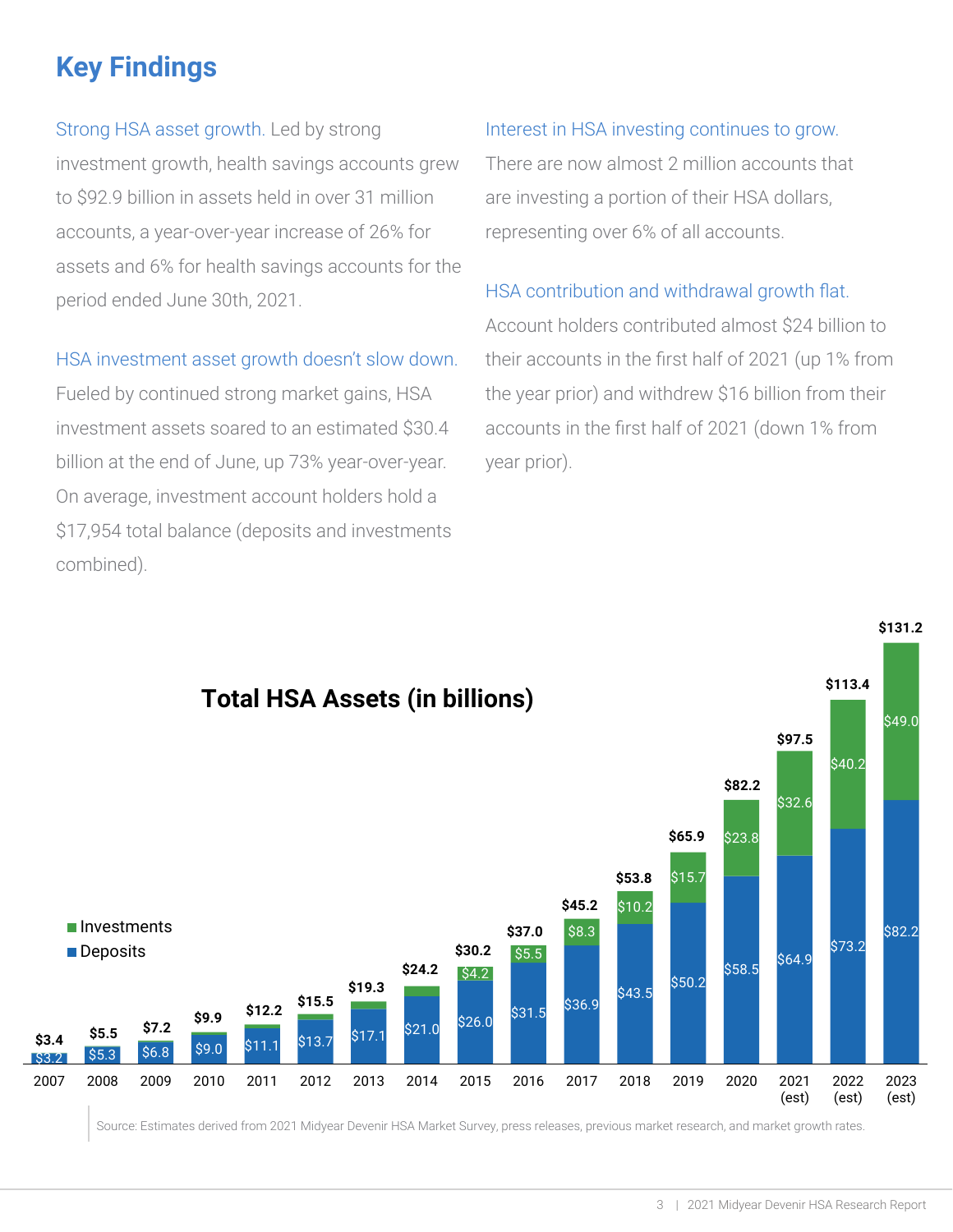# <span id="page-3-0"></span>**HSA Industry Level Account Data**

Due in part to headwinds created by the COVID-19 pandemic and the related impacts to the employment market, account growth slowed in 2020 and this has continued to lag during the first half of 2021. We continue to see seasonality in the percentage of accoUnts that are unfunded. Accounts are often opened during the fall open enrollment season, but remain unfunded until early the following year. Halfway through 2021, about 18% of all accounts were unfunded, unchanged from a year ago.



#### **Average Balance By Year The Account Opened**

 $6/30/2021$   $6/30/2020$   $6/30/2019$   $6/30/2018$   $6/30/2017$   $6/30/2016$   $6/30/2015$   $6/30/2014$   $6/30/2013$   $6/30/2012$ 

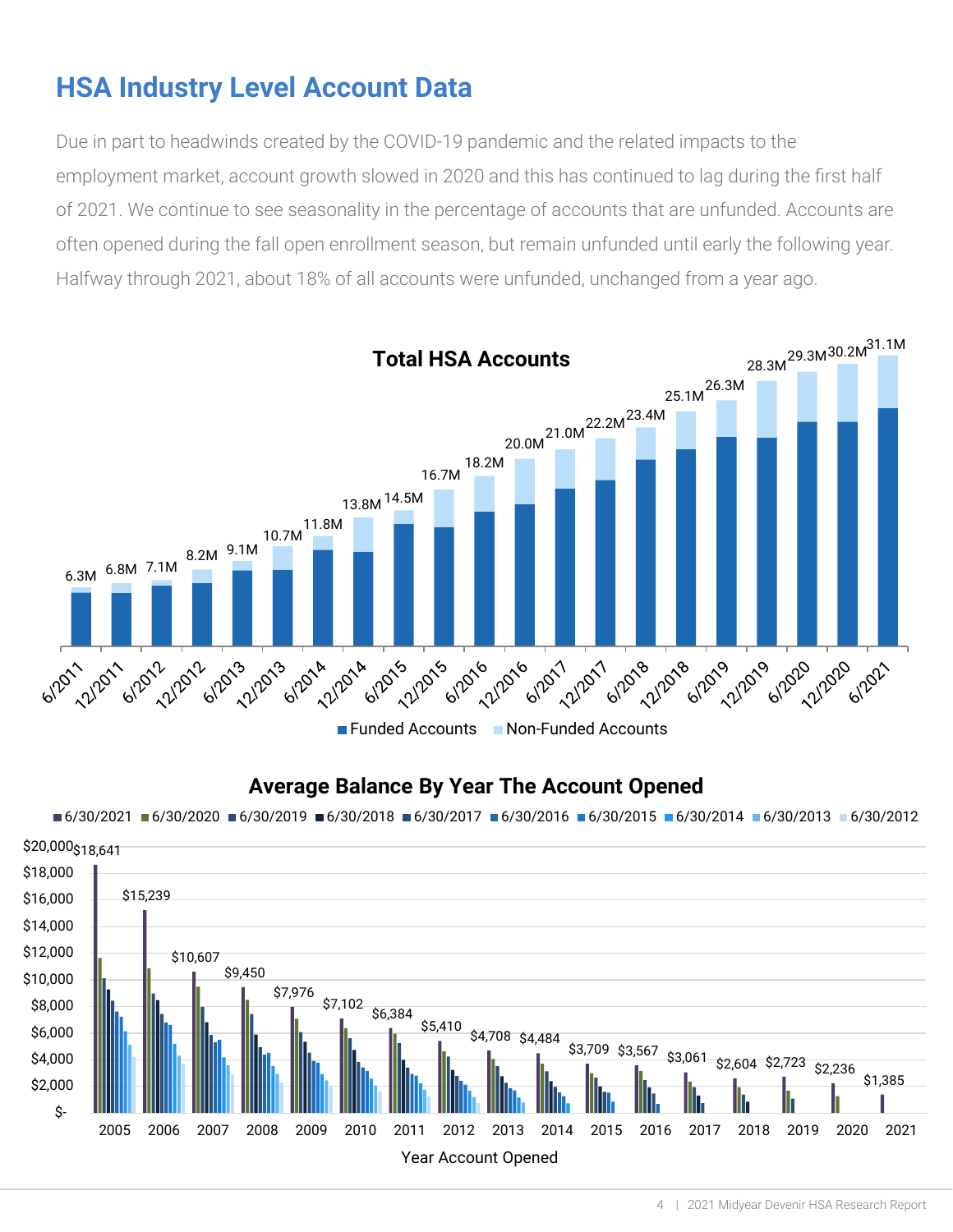

#### **Health Savings Account Balance Distribution**



Recent growth in the number of opened accounts may be due, in part, to accounts being moved from provider to provider which effectively resets the apparent account opening date for the same account holder.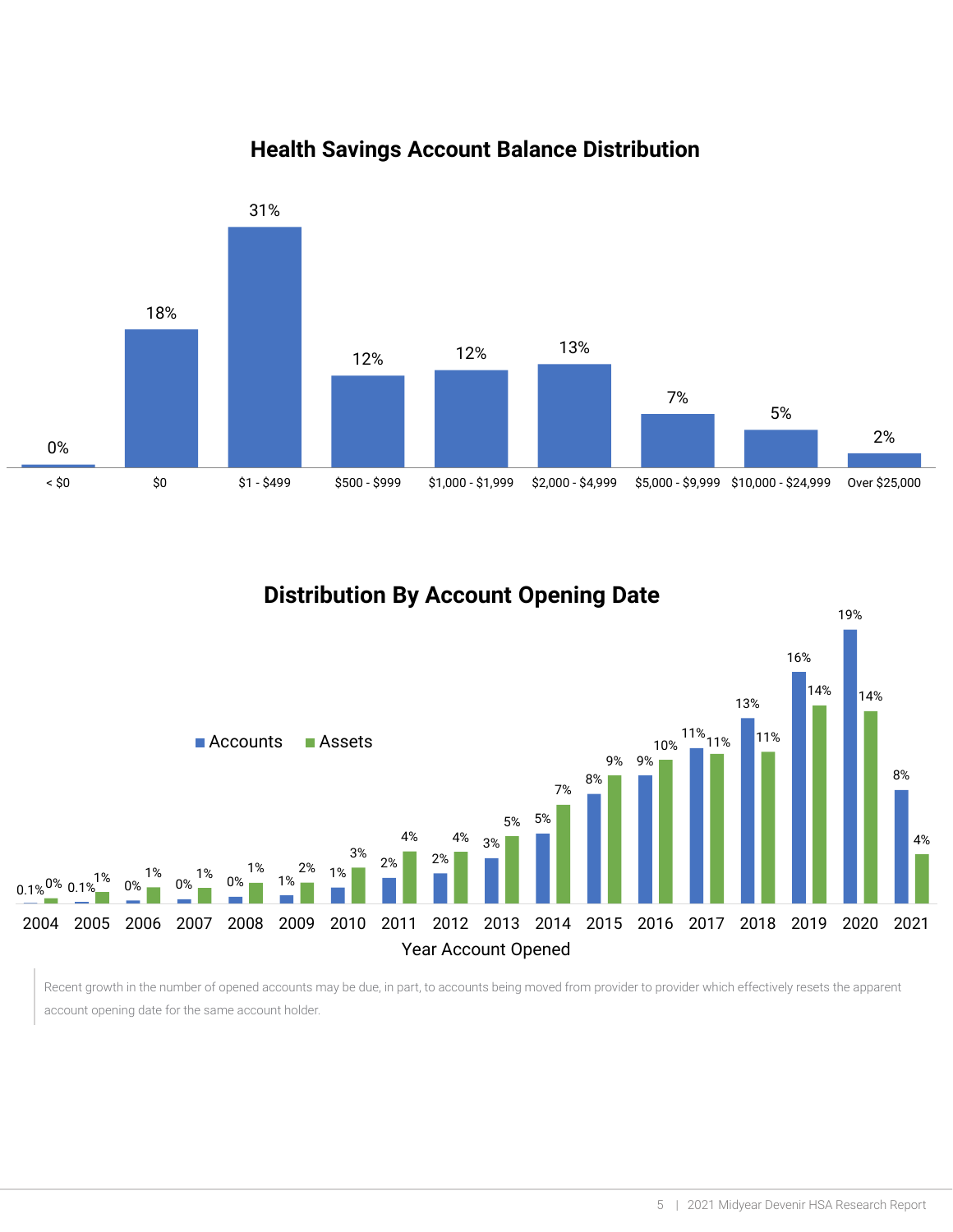<span id="page-5-0"></span>



**First Half 2021 Contributions & Withdrawals Per Funded Account**

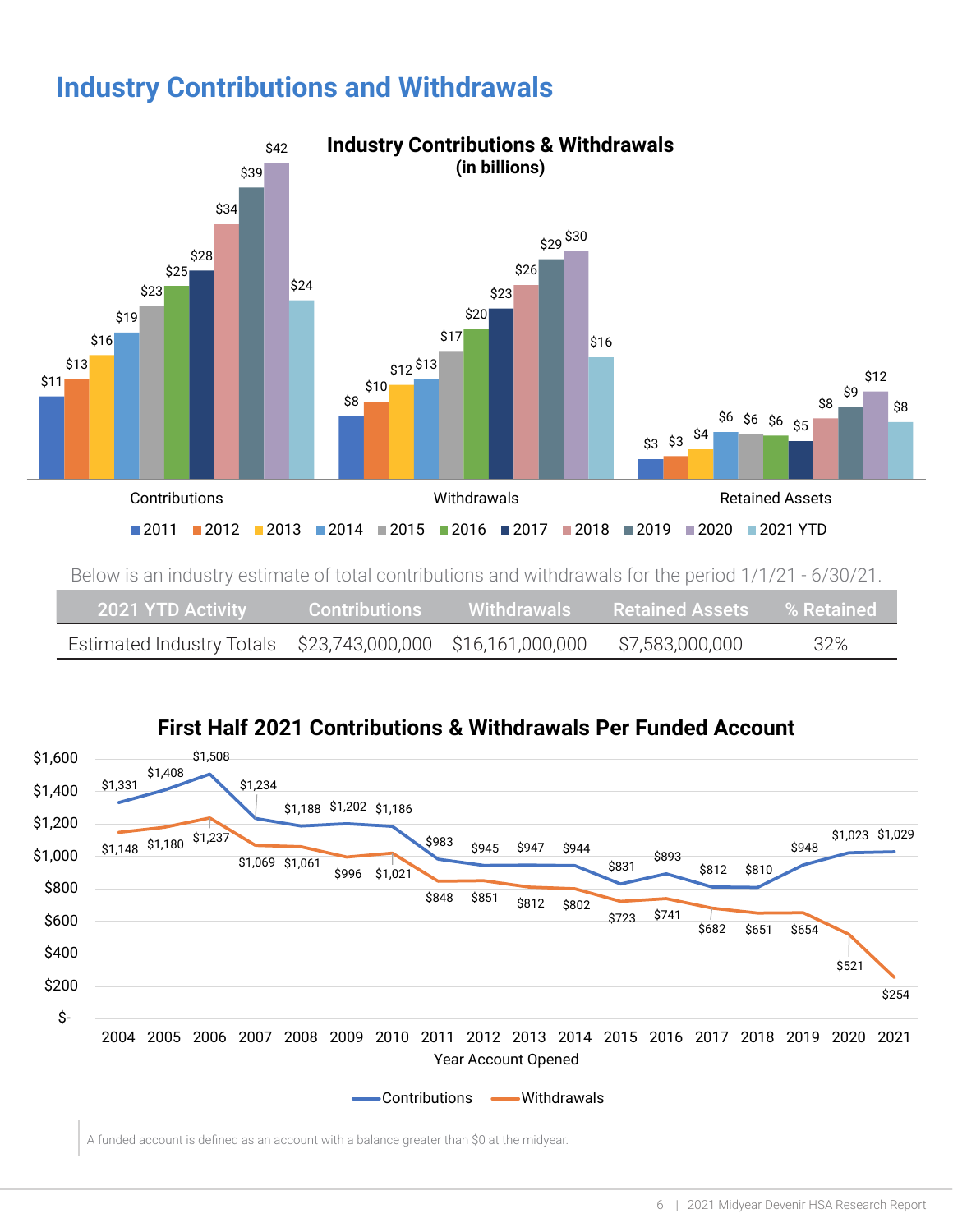### Industry Contributions

**Contributions 2021 YTD (\$)**







A funded account is defined as an account with a balance greater than \$0 at the midyear.

#### 2021 YTD Employer Contributions

31% of all HSA dollars contributed to an account came from an employer. The average employer contribution was \$658 (for those making contributions).

#### 2021 YTD Employee Contributions

55% of all HSA dollars contributed to an account came from an employee. The average employee contribution was \$1,184 (for those making contributions).



The remaining contributions in the first half of 2021 came from IRA rollovers & other sources.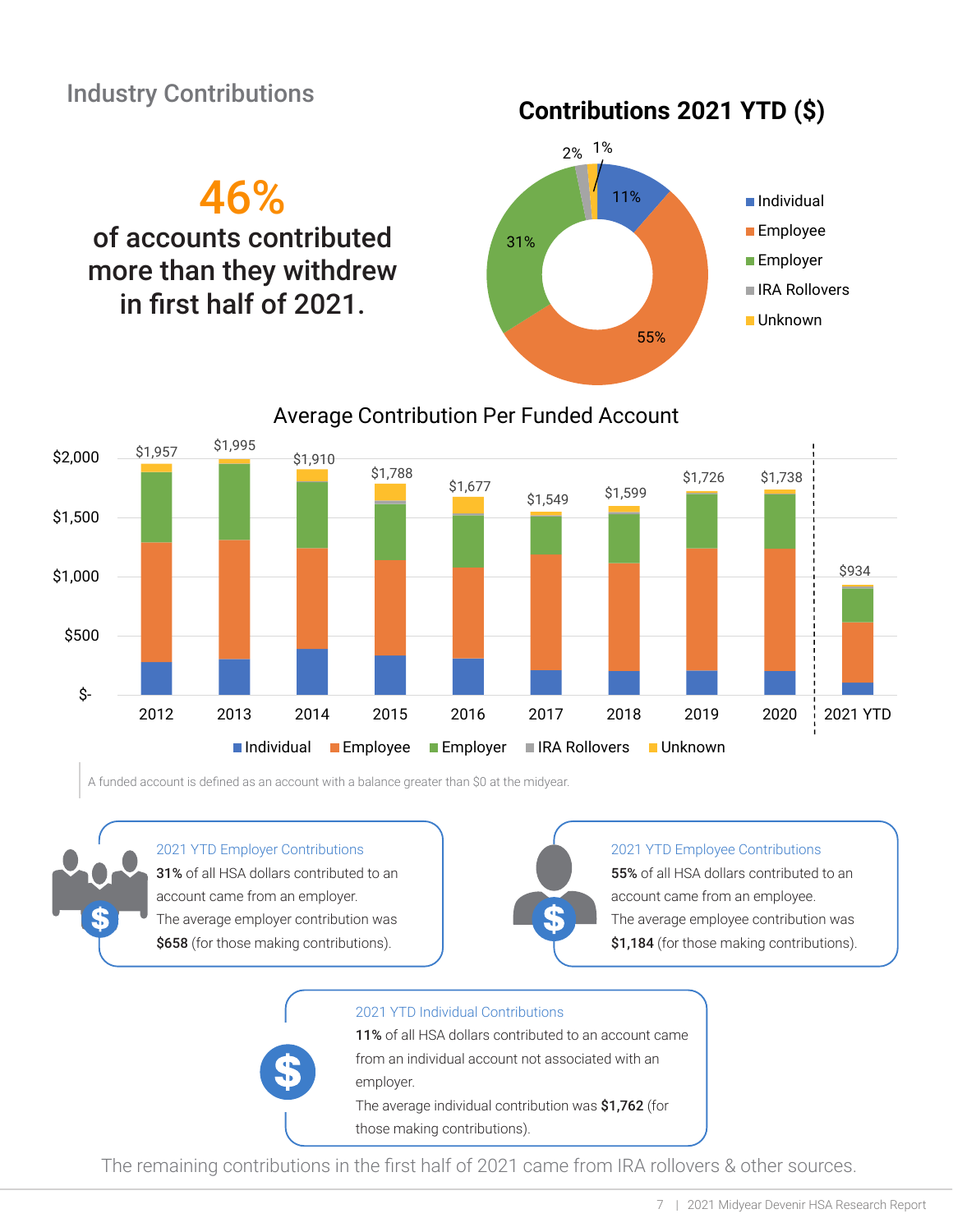## Industry Withdrawals







A funded account is defined as an account with a balance greater than \$0 at the midyear.

| <b>2021 YTD</b> | <b>Average Number of</b><br><b>Withdrawals Per Account</b> | % Of Total<br>Withdrawals (#) | <b>Average Transaction</b><br><b>Size</b> |
|-----------------|------------------------------------------------------------|-------------------------------|-------------------------------------------|
| Debit Card      |                                                            | 87%                           | \$118                                     |
| Check           |                                                            | 3%                            | \$259                                     |
| Online Bill Pay | 0.3                                                        | 7%                            | \$158                                     |
| <b>ATM</b>      |                                                            | 1%                            | \$132                                     |
| Jnknown         |                                                            | 3%                            | <b>\$191</b>                              |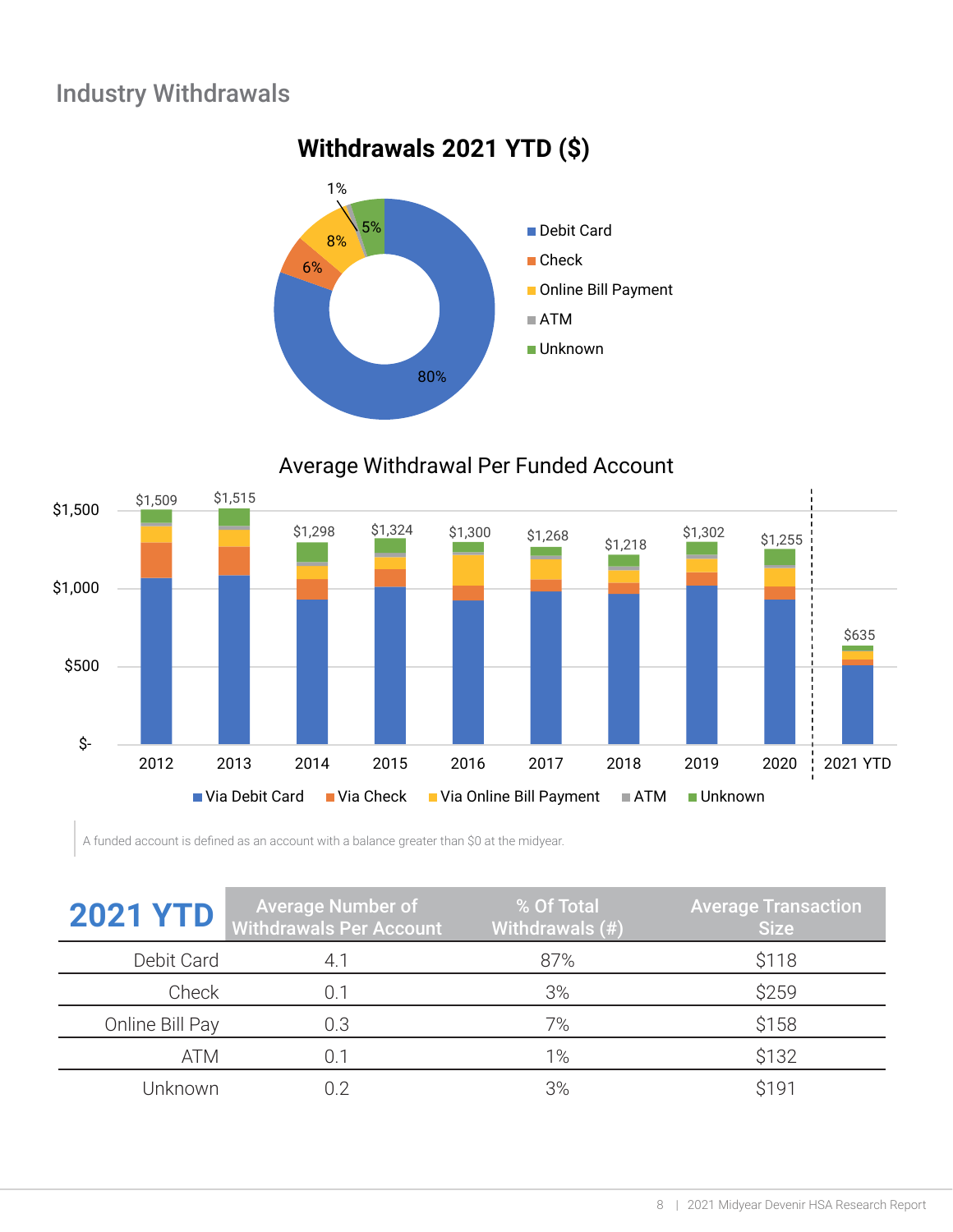# <span id="page-8-0"></span>**HSA Investments**

- **• \$30.4 billion** estimated in HSA investment assets as of June 30th, 2021, a 73% year-over-year increase.
- **• 33%** of all HSA assets are in investments as of June 30th, 2021.
- **• \$17,954** average total balance (deposits and investments combined) for HSA investment accounts, 6.6 times larger than an average funded non-investment holder's account balance.



**% HSA Assets in Investments**

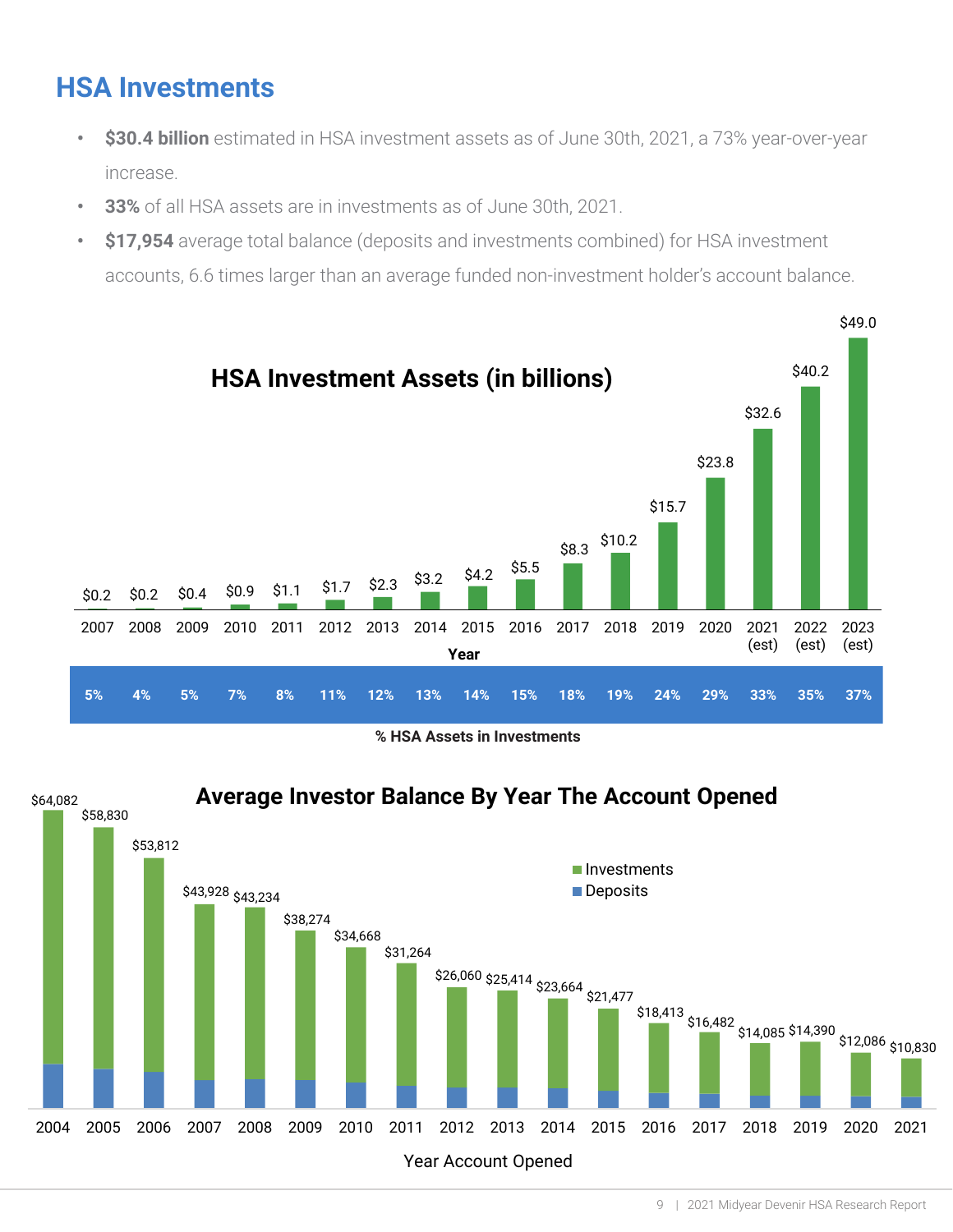# <span id="page-9-0"></span>**Looking Forward**

HSA providers project HSA industry asset growth of 14% in 2021(down from 16% at the end of 2020), while anticipating their own business will grow by 20% during the same period (down from 23% at the end of 2020). Historically HSA providers have been fairly accurate with their growth forecasts, demonstrating an impressive understanding of the outlook for their book of business. However, in both 2020 and 2019 HSA providers significantly underestimated HSA market asset growth. Devenir currently projects that the HSA market will exceed 36 million accounts by the end of 2023, holding over \$131 billion in assets.